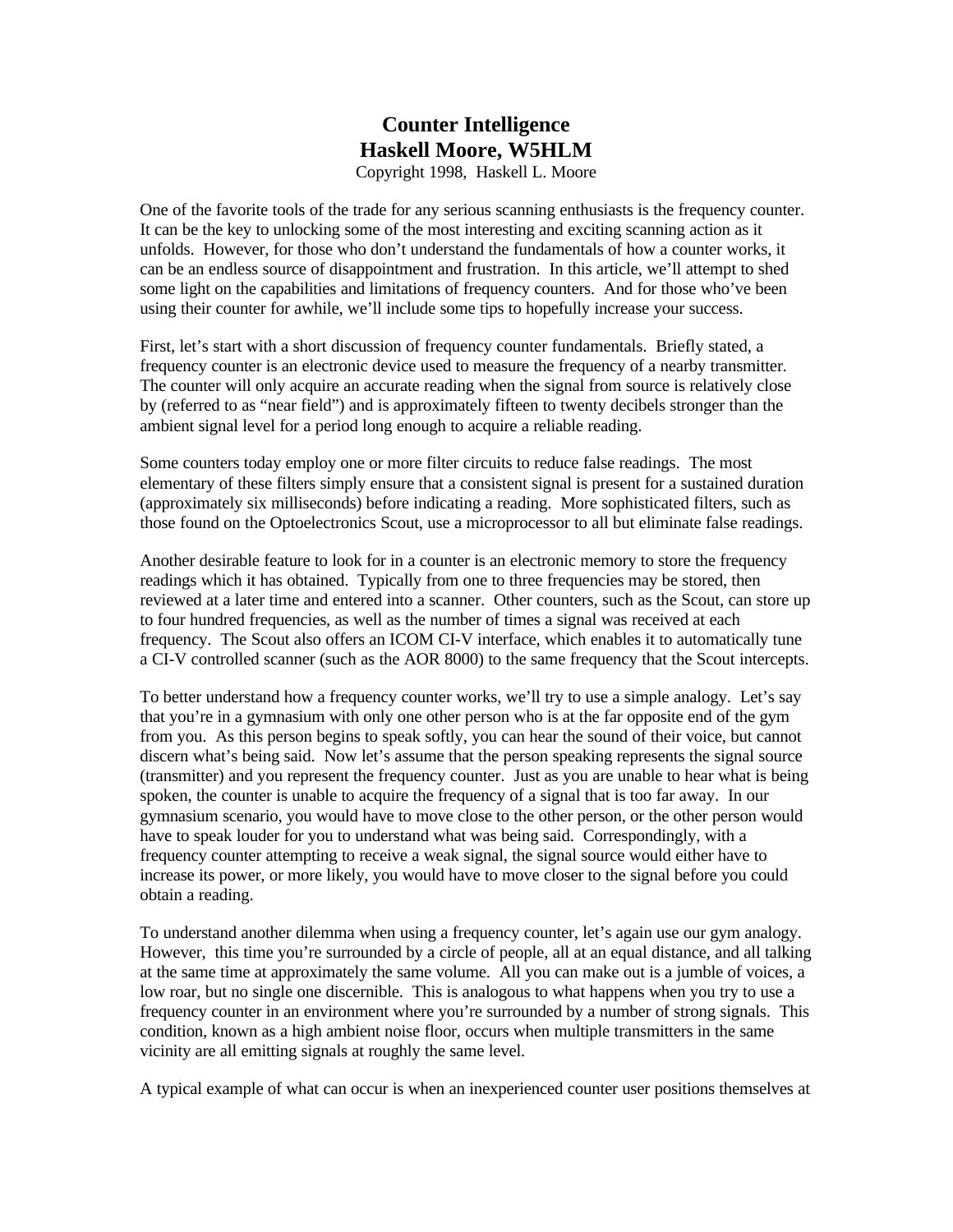the base of a radio tower with fifteen or twenty antennas clearly in view, yet they can't seem to get a single good reading. On a typical day, there's a pretty high probability that many of the transmitters are active simultaneously. This is particularly true if one or more of those antennas are attached to a pager transmitter or cell phone transceiver, both of which transmit almost ceaselessly. All of these simultaneous signals creates RF chaos that simply overloads the counter and renders it useless. The counter can't clearly discern one signal from the other, and therefor, cannot provide an accurate reading from any single transmitter. Again, for you to obtain an accurate reading, one single transmitter must be substantially stronger than the others. Unfortunately, since they antennas are all so close together, moving closer to the tower usually won't help. To further complicate matters, the base of an antenna tower is usually where the weakest emission of the signal is found.

This is also why it is so difficult to obtain a good reading from a weak signal source in an urban environment which is saturated with high levels of RF energy. One only has to look at the tops of the many buildings in the area to understand why. Within one thousand feet from my office in downtown Houston, Texas are at least three hundred antennas, some transmitting at more than four hundred watts! Consequently, a frequency counter has very little chance of locking onto any single signal long enough to acquire a reading unless the signal is either very strong or very close.

However, there are a few tricks you can use to raise the odds a bit in your favor. First, it helps considerably if you know a bit about the signal you're trying to measure. As a rule of thumb, the longer the antenna, the lower the frequency of the transmitter. For example, a quarter-wave antenna for a Citizen's Band radio, which operates at about 27 MHz, is approximately 102 inches in length. A quarter wave antenna for a two-meter and seventy-centimeter ham radio is approximately nineteen inches and six inches, respectively. A quarter-wave cell phone antenna is a scant three inches in length.

So how does knowing the approximate frequency of the target help? Well, if you can get your counter antenna as close to resonant as possible with the target transmitter's antenna, or at least within the same band, the efficiency of your counter will go up substantially. This may mean carrying several different antennas in your equipment bag. Then, for example, when you see the local volunteer fire department using radios with inordinately long antennas, your best bet is to use the longest antenna available. Conversely, when trying to capture a signal up in the 800 MHz range, a small stub of an antenna will actually work better than a long one.

If you don't want to carry around several antennas with you, it might be wise to invest in a collapsible antenna with a BNC connector (which is the style of connector found on most counters). To calculate how far to extend the antenna, divide the target transmitter's frequency by 2808 and the result is the approximate best antenna length in inches. For example if you were trying to capture a business radio in the 460 MHz range, 2808 / 460 would yield 6.1, or approximately six inches. Now, with your antenna adjusted to that length, you stand a much better chance of success!

Another trick of the trade is to employ a filter, which is inserted between the counter and the antenna, to help isolate the target frequency. A filter basically attenuates unwanted signals while allowing those in the target range to pass through to the counter. Subsequently, the counter then does not have to contend with as many conflicting signals as it attempts to lock onto the target.

There are three types of filters commonly used: low pass, high pass and notch. The characteristics of the filter, which frequencies it will pass and which it will attenuate, are shown on the filter's